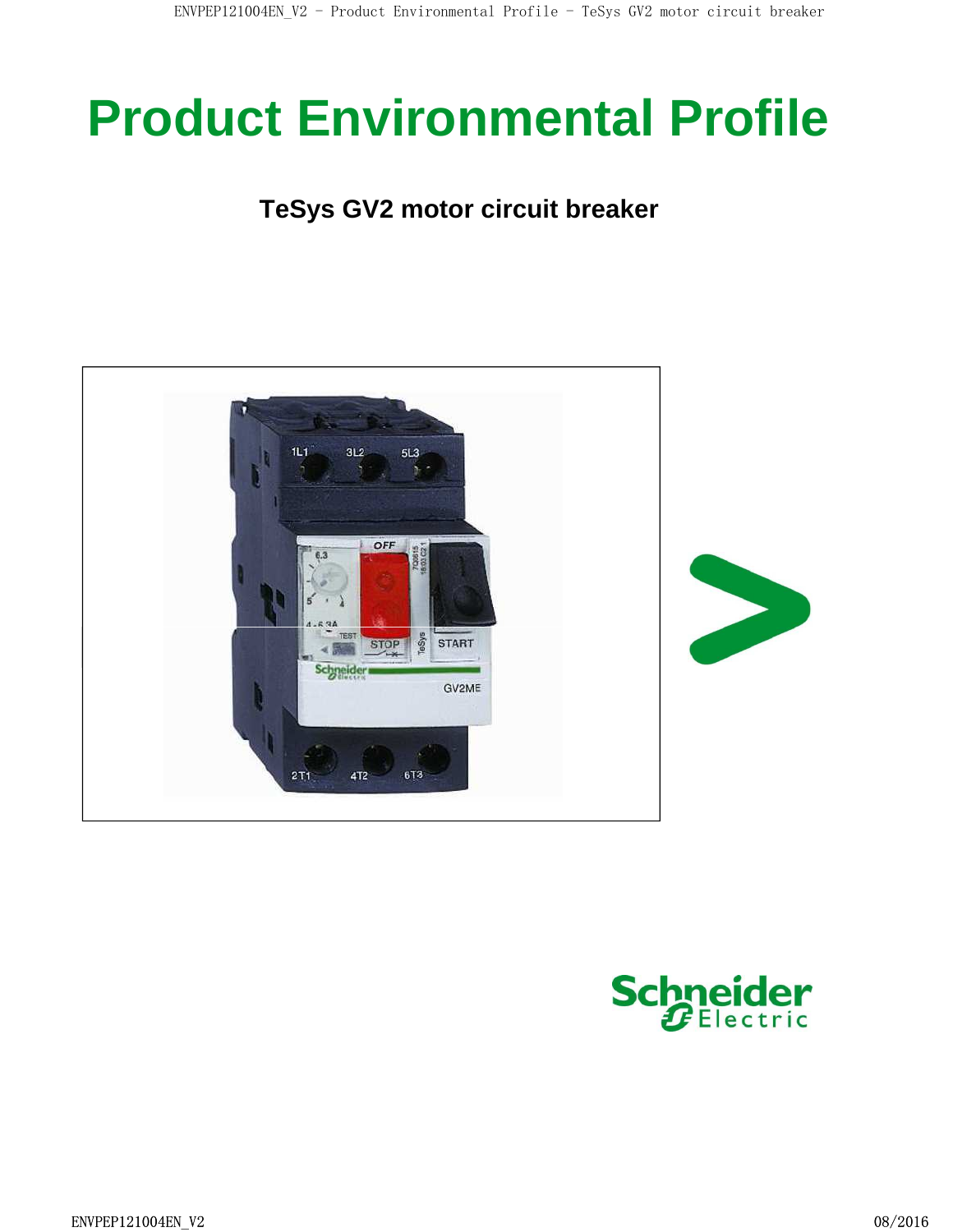#### **General information**

| <b>Representative product</b>     | TeSys GV2 motor circuit breaker - GV2ME08                                                                                                                                                                                                         |  |  |  |  |
|-----------------------------------|---------------------------------------------------------------------------------------------------------------------------------------------------------------------------------------------------------------------------------------------------|--|--|--|--|
| <b>Description of the product</b> | TeSys GV2 thermal-magnetic motor circuit breaker is to protect three-phase motors, the cables,<br>the people, against short circuits and overloads. It works with LC1D contactors, which is suitable<br>for Group Installation                    |  |  |  |  |
| <b>Functional unit</b>            | Protect during 20 years the installation against overloads and short-circuits in circuit with<br>assigned voltage 690V and rated current 4A. This protection is ensured in accordance with the<br>following parameters:<br>- 3 poles<br>$-$ IP 20 |  |  |  |  |

## *Constituent materials*



#### **Substance assessment**

Products of this range are designed in conformity with the requirements of the RoHS directive (European Directive 2011/65/EU of 8 June 2011) and do not contain, or only contain in the authorised proportions, lead, mercury, cadmium, hexavalent chromium or flame retardants (polybrominated biphenyls - PBB, polybrominated diphenyl ethers - PBDE) as mentioned in the Directive

As the products of the range are designed in accordance with the RoHS Directive (European Directive 2002/95/EC of 27 January 2003), they can be incorporated without any restriction in an assembly or an installation subject to this Directive.

Details of ROHS and REACH substances information are available on the Schneider-Electric Green Premium website http://www2.schneider-electric.com/sites/corporate/en/products-services/green-premium/green-premium.page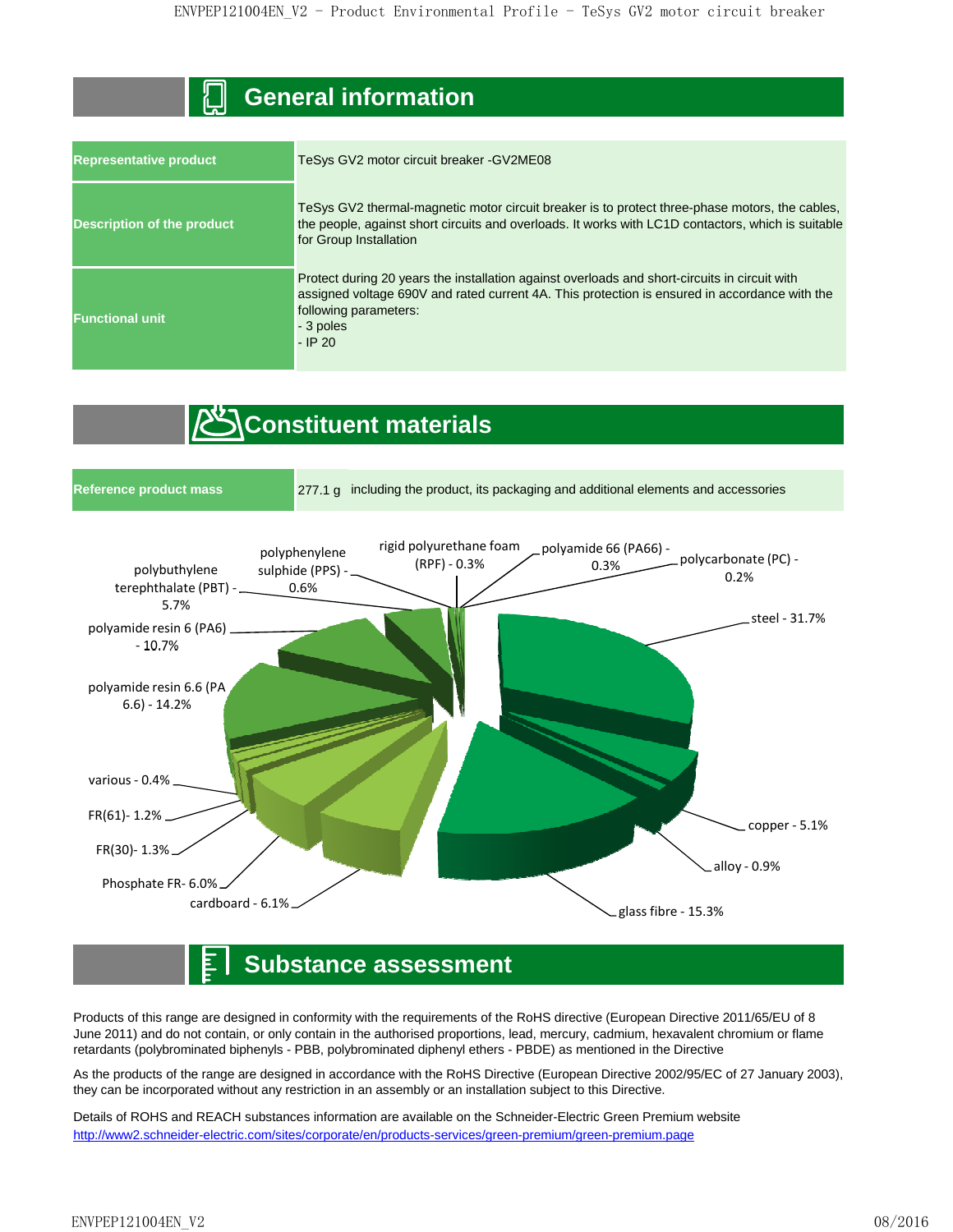## **Additional environmental information**

|                      |                                                                                                                       | The TeSys GV2 motor circuit breaker presents the following relevent environmental aspects                                                                                             |  |  |  |  |
|----------------------|-----------------------------------------------------------------------------------------------------------------------|---------------------------------------------------------------------------------------------------------------------------------------------------------------------------------------|--|--|--|--|
| <b>Manufacturing</b> | Manufactured at a Schneider Electric production site ISO14001 certified                                               |                                                                                                                                                                                       |  |  |  |  |
|                      |                                                                                                                       | Weight and volume of the packaging optimized, based on the European Union's packaging directive                                                                                       |  |  |  |  |
| <b>Distribution</b>  | Packaging weight is 17.1 g, consisting of Cardboad (96.5%); paper (3.5%)                                              |                                                                                                                                                                                       |  |  |  |  |
| <b>Installation</b>  | Ref GV2ME08 does not require any installation operations                                                              |                                                                                                                                                                                       |  |  |  |  |
| <b>Use</b>           | The product does not require special maintenance operations.                                                          |                                                                                                                                                                                       |  |  |  |  |
|                      | End of life optimized to decrease the amount of waste and allow recovery of the product components and materials      |                                                                                                                                                                                       |  |  |  |  |
| <b>End of life</b>   | No special end-of-life treatment required. According to countries' practices this product can enter the usual end-of- |                                                                                                                                                                                       |  |  |  |  |
|                      | Recyclability potential:<br>38%                                                                                       | Based on "ECO'DEEE recyclability and recoverability calculation method"<br>(version V1, 20 Sep. 2008 presented to the French Agency for<br>Environment and Energy Management: ADEME). |  |  |  |  |

## **Environmental impacts**

| <b>Reference life time</b>                 | 20 years                                                                                                                                                                                                                       |                                                                       |                                                                             |                                                                           |  |  |  |
|--------------------------------------------|--------------------------------------------------------------------------------------------------------------------------------------------------------------------------------------------------------------------------------|-----------------------------------------------------------------------|-----------------------------------------------------------------------------|---------------------------------------------------------------------------|--|--|--|
| <b>Product category</b>                    | Passive products - non-continuous operation                                                                                                                                                                                    |                                                                       |                                                                             |                                                                           |  |  |  |
| <b>Installation elements</b>               | No special components needed                                                                                                                                                                                                   |                                                                       |                                                                             |                                                                           |  |  |  |
| Use scenario                               | Product dissipation is 0.675 W full load, loading rate is 30% and service uptime percentage is 30%                                                                                                                             |                                                                       |                                                                             |                                                                           |  |  |  |
| Geographical<br>representativeness         | Europe                                                                                                                                                                                                                         |                                                                       |                                                                             |                                                                           |  |  |  |
| <b>Technological</b><br>representativeness | TeSys GV2 thermal-magnetic motor circuit breaker is to protect three-phase motors, the cables, the<br>people, against short circuits and overloads. It works with LC1D contactors, which is suitable for Group<br>Installation |                                                                       |                                                                             |                                                                           |  |  |  |
|                                            | <b>Manufacturing</b>                                                                                                                                                                                                           | <b>Installation</b>                                                   | <b>Use</b>                                                                  | <b>End of life</b>                                                        |  |  |  |
| <b>Energy model used</b>                   | Energy model used: EU                                                                                                                                                                                                          | Electricity Mix; AC;<br>consumption mix, at<br>consumer; < 1kV; EU-27 | Electricity Mix; AC;<br>consumption mix, at<br>consumer; $<$ 1kV; EU-<br>27 | Electricity Mix; AC;<br>consumption mix, at<br>consumer; < 1kV; EU-<br>27 |  |  |  |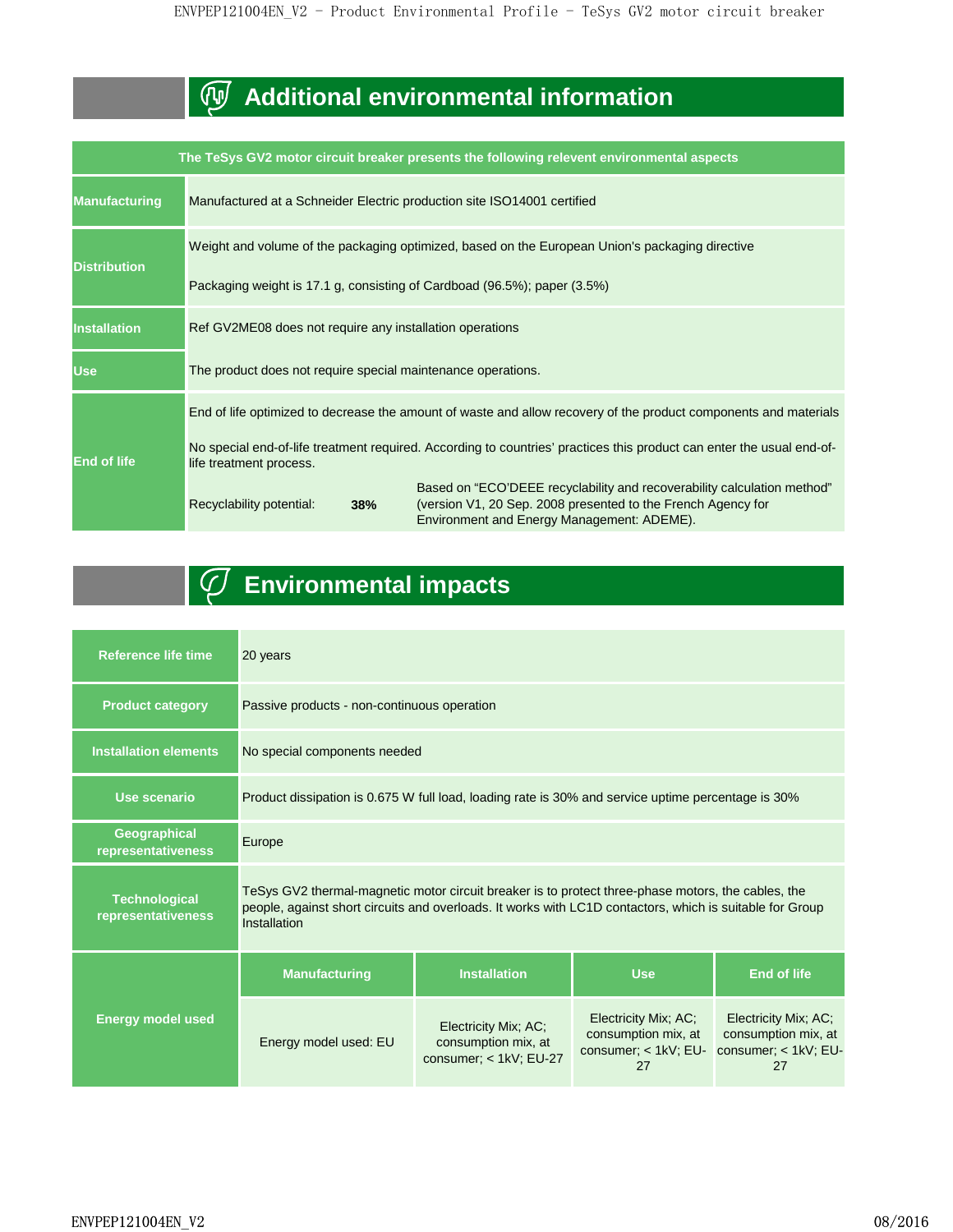| <b>Compulsory indicators</b>                     | TeSys GV2 motor circuit breaker - GV2ME08 |              |               |                     |                     |              |             |
|--------------------------------------------------|-------------------------------------------|--------------|---------------|---------------------|---------------------|--------------|-------------|
| <b>Impact indicators</b>                         | <b>Unit</b>                               | <b>Total</b> | Manufacturing | <b>Distribution</b> | <b>Installation</b> | <b>Use</b>   | End of Life |
| Contribution to mineral resources depletion      | kg Sb eq                                  | 5.14E-04     | 5.13E-04      | $0^*$               | $0^*$               | 9.54E-07     | $0^*$       |
| Contribution to the soil and water acidification | $kg$ SO <sub>2</sub> eq                   | 1.62E-01     | 3.38E-03      | 1.63E-04            | $0^*$               | 1.58E-01     | 7.98E-05    |
| Contribution to water eutrophication             | kg $PO43$ eq                              | 7.09E-03     | 1.09E-03      | 3.76E-05            | 1.15E-06            | 5.94E-03     | 2.34E-05    |
| Contribution to global warming                   | $kg CO2$ eq                               | 2.30E+01     | 2.00E+00      | 3.58E-02            | $0^*$               | $2.09E + 01$ | 4.74E-02    |
| Contribution to ozone layer depletion            | kg CFC11<br>eq                            | 5.24E-06     | 1.52E-07      | $0^*$               | $0^*$               | 5.09E-06     | 1.84E-09    |
| Contribution to photochemical oxidation          | $kg C2H4$ eq                              | 7.94E-03     | 4.28E-04      | 1.16E-05            | $0^*$               | 7.49E-03     | 8.22E-06    |
| <b>Resources use</b>                             | Unit                                      | <b>Total</b> | Manufacturing | <b>Distribution</b> | Installation        | <b>Use</b>   | End of Life |
| Net use of freshwater                            | m <sub>3</sub>                            | 7.75E-02     | 2.28E-02      | $0^*$               | $0^*$               | 5.46E-02     | 3.78E-05    |
| <b>Total Primary Energy</b>                      | <b>MJ</b>                                 | $4.66E + 02$ | $4.05E + 01$  | 5.06E-01            | $0^*$               | $4.24E + 02$ | 4.25E-01    |

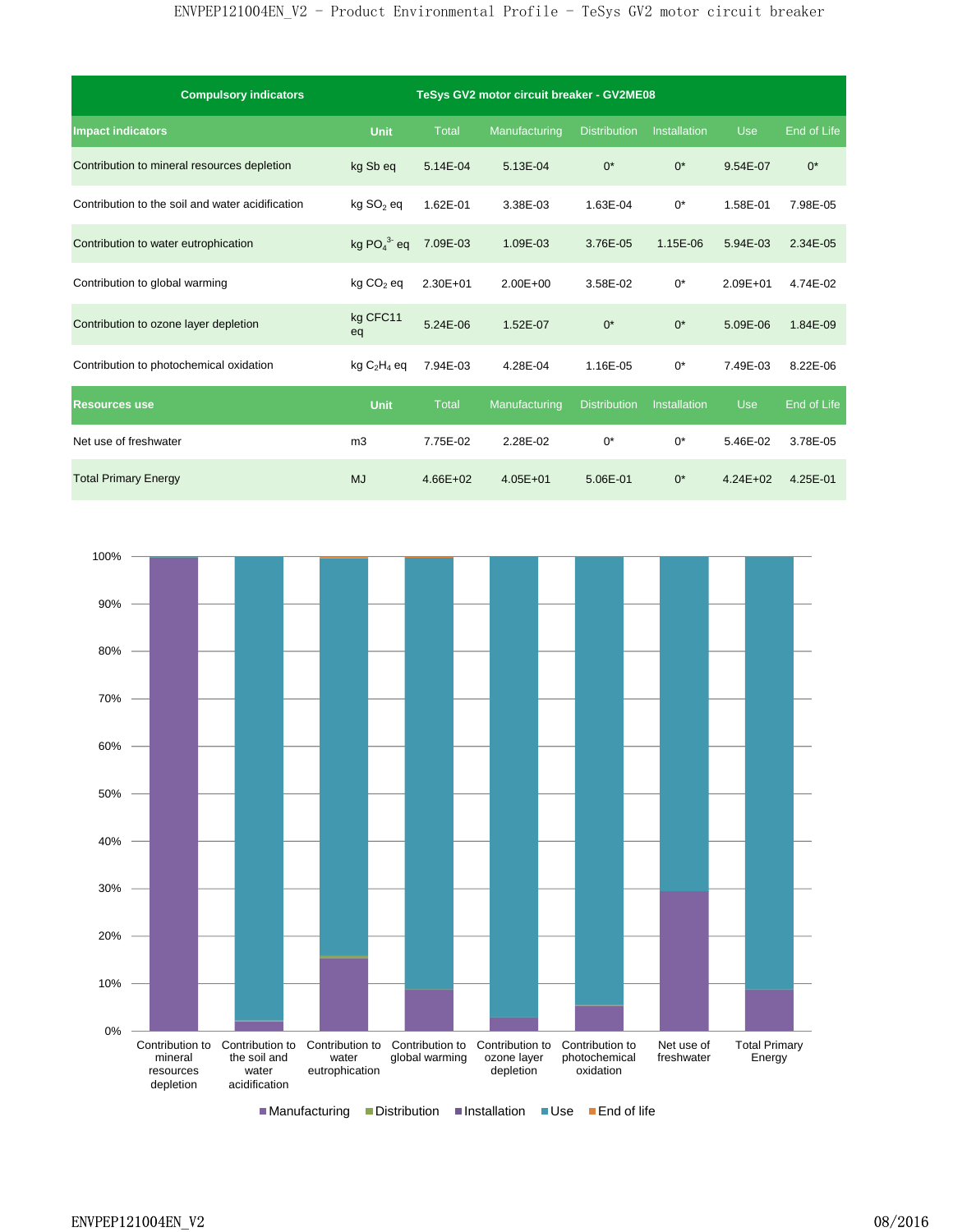| <b>Optional indicators</b>                                                                         |                | TeSys GV2 motor circuit breaker - GV2ME08 |               |                     |                     |              |              |
|----------------------------------------------------------------------------------------------------|----------------|-------------------------------------------|---------------|---------------------|---------------------|--------------|--------------|
| <b>Impact indicators</b>                                                                           | <b>Unit</b>    | <b>Total</b>                              | Manufacturing | <b>Distribution</b> | <b>Installation</b> | <b>Use</b>   | End of Life  |
| Contribution to fossil resources depletion                                                         | MJ             | 2.45E+02                                  | $2.84E + 01$  | 5.02E-01            | $0^*$               | $2.16E + 02$ | 3.50E-01     |
| Contribution to air pollution                                                                      | m <sup>3</sup> | 1.30E+03                                  | $4.01E + 02$  | $1.52E + 00$        | 1.75E-01            | 8.98E+02     | $2.80E + 00$ |
| Contribution to water pollution                                                                    | m <sup>3</sup> | $9.62E + 02$                              | 7.37E+01      | 5.88E+00            | 1.86E-01            | 8.79E+02     | 3.49E+00     |
| <b>Resources use</b>                                                                               | <b>Unit</b>    | <b>Total</b>                              | Manufacturing | <b>Distribution</b> | <b>Installation</b> | <b>Use</b>   | End of Life  |
| Use of secondary material                                                                          | kg             | 2.68E-03                                  | 2.68E-03      | $0^*$               | $0^*$               | $0^*$        | $0^*$        |
| Total use of renewable primary energy resources                                                    | MJ             | 3.09E+01                                  | 5.15E-01      | $0^*$               | $0^*$               | $3.04E + 01$ | $0^*$        |
| Total use of non-renewable primary energy resources MJ                                             |                | 4.35E+02                                  | $4.00E + 01$  | 5.05E-01            | $0^*$               | $3.94E + 02$ | 4.25E-01     |
| Use of renewable primary energy excluding<br>renewable primary energy used as raw material         | MJ             | 3.05E+01                                  | 1.64E-01      | $0^*$               | $0^*$               | $3.04E + 01$ | $0^*$        |
| Use of renewable primary energy resources used as<br>raw material                                  | <b>MJ</b>      | 3.51E-01                                  | 3.51E-01      | $0^*$               | $0^*$               | $0^*$        | $0^*$        |
| Use of non renewable primary energy excluding non<br>renewable primary energy used as raw material | MJ             | 4.31E+02                                  | $3.61E + 01$  | 5.05E-01            | $0^*$               | 3.94E+02     | 4.25E-01     |
| Use of non renewable primary energy resources used<br>as raw material                              | <b>MJ</b>      | 3.85E+00                                  | 3.85E+00      | $0^*$               | $0^*$               | $0^*$        | $0^*$        |
| Use of non renewable secondary fuels                                                               | MJ             | $0.00E + 00$                              | $0^*$         | $0^*$               | $0^*$               | $0^*$        | $0^*$        |
| Use of renewable secondary fuels                                                                   | <b>MJ</b>      | $0.00E + 00$                              | $0^*$         | $0^*$               | $0^*$               | $0^*$        | $0^*$        |
| <b>Waste categories</b>                                                                            | <b>Unit</b>    | <b>Total</b>                              | Manufacturing | <b>Distribution</b> | <b>Installation</b> | <b>Use</b>   | End of Life  |
| Hazardous waste disposed                                                                           | kg             | 1.22E+01                                  | 1.17E+01      | $0^*$               | 1.73E-02            | 0*           | 4.22E-01     |
| Non hazardous waste disposed                                                                       | kg             | 7.91E+01                                  | 7.64E-01      | $0^*$               | 0*                  | 7.84E+01     |              |
| Radioactive waste disposed                                                                         | kg             | 6.41E-02                                  | 2.08E-04      | $0^*$               | $0^{\star}$         | 6.39E-02     | $0^*$        |
| Other environmental information                                                                    | <b>Unit</b>    | <b>Total</b>                              | Manufacturing | <b>Distribution</b> | Installation        | <b>Use</b>   | End of Life  |
| Materials for recycling                                                                            | kg             | 1.33E-01                                  | 1.69E-02      | $0^\star$           | 1.70E-02            | $0^*$        | 9.89E-02     |
| Components for reuse                                                                               | kg             | $0.00E + 00$                              | $0^*$         | $0^*$               | $0^*$               | $0^*$        | $0^{\star}$  |
| Materials for energy recovery                                                                      | kg             | 8.65E-03                                  | 1.10E-03      | $0^*$               | $0^*$               | $0^\star$    | 7.55E-03     |
| <b>Exported Energy</b>                                                                             | MJ             | $0.00E + 00$                              | $0^\star$     | $0^*$               | $0^\star$           | $0^\star$    | $0^\star$    |

\* represents less than 0.01% of the total life cycle of the reference flow

Life cycle assessment performed with EIME version EIME v5.5, database version 2015-04.

The use phase is the life cycle phase which has the greatest impact on the majority of environmental indicators (based on compulsory indicators).